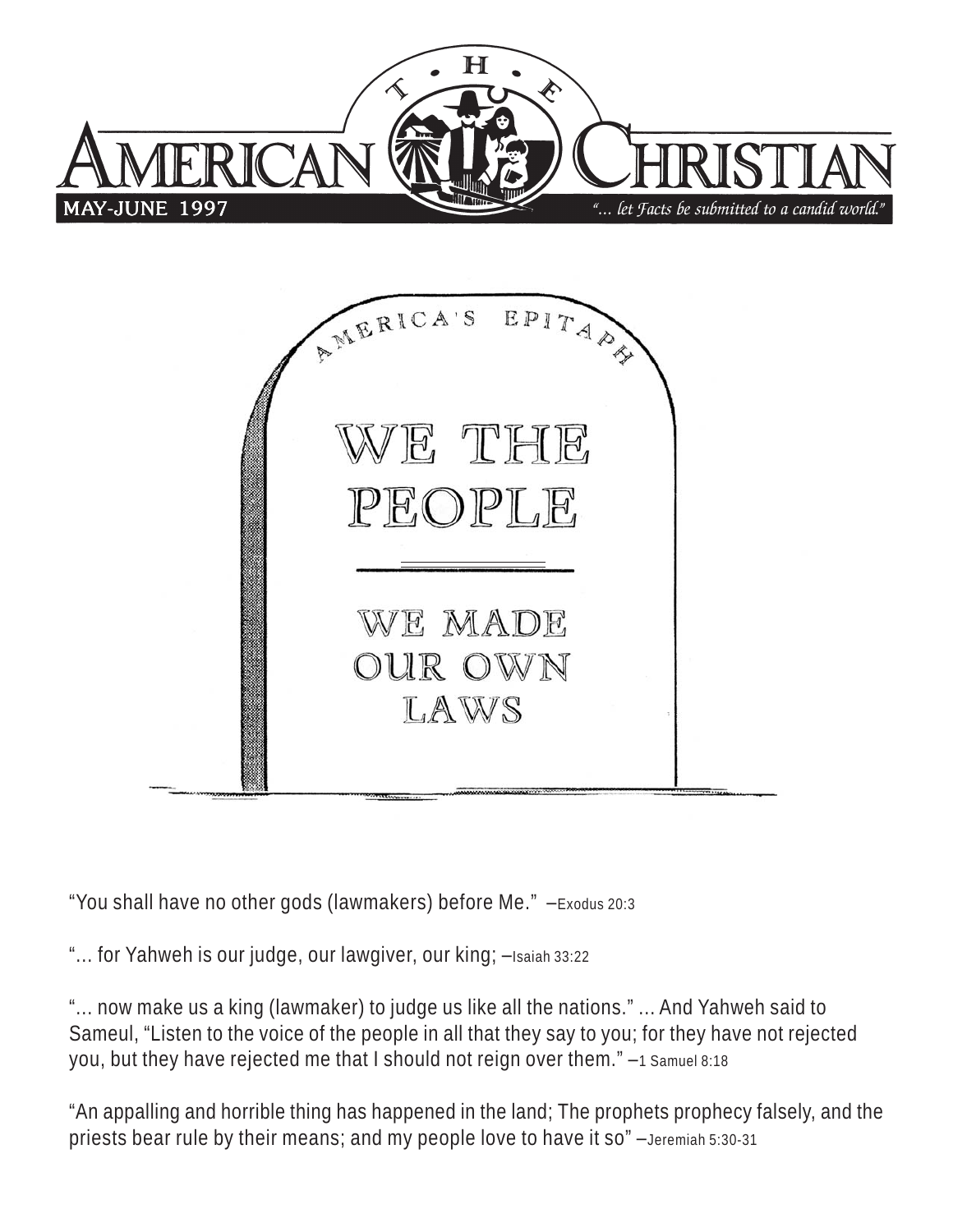# **AMERICA AMERICA'S EPIT 'S EPITAPH "We The People"**

#### by Ben Williams

AMERICA is dead. I'm not referring<br>to the entity called "The United" States." I mean this land where pioneers once flourished.

She has been conquered and killed. Her killer is The US Government. It has ruled and ruined this land. It also rules and ruins other nations of the Earth as well.

The America that once was – the America we like to think about – is dead. She was systematically killed by The Beast System ... aided by mindless patriots and bureaucrats.

Programmed patriots claim that the US Government was once good ... and that the Founding Fathers were Christians. They say it was once a republic (which they claim is good), but is being overtaken by another system ... one that is not good.

But this is not true. The government today is the same Beast originally created by the Constitution. The Beast has grown up, gained power, and become bigger ... but it is still the same creature the "founders" created in that secret conclave in Philadelphia, 1787.

Like a harlot, the "Republic" (AKA US Government) disguises itself behind makeup and masks (lies, patriotic rhetoric, and legal jargon). The "Republic" was created by lawyers, bankers, and politicians. It deceitfully took power over America and declared war upon the Kingship of Christ.

The "Republic" is a political business: a criminal war machine designed for conquering and profiting. The "Republic" claims credit for the good in America, and disavows the bad ... but the bankers and politicians who run it know it isn't true. It serves them only.

America The Beautiful has become "America The Hated." Freedom and opportunity have all but disappeared! The Republic (government) has killed her with its Roman government system and its corrupt political process.

The average American doesn't even think about it. The "Constitutionalists" think about it, but they can't see it. They are handicapped by the programming they've consumed. Their Constitution, which they credit for liberty, actually destroys liberty. Their definition of "the real America" is simply an illusion. They ignorantly, and proudly, claim the title "We The People," thus epitomizing the problem that keeps America in slavery to the bankers, politicians and lawyers. Misplaced patriotism is "the opiate" that keeps Americans supporting the Beast System and preventing them from asking the right questions.

Political scientists have it all figured out. The political art of conquering and controlling people has been perfected by the Beast System here on this continent. It was "The Grand Experiment" and they called it "The New World Order" ("Novus Ordo Seclorum"). Patriots gullibly take pride in this, and pledge their allegiance to its flag.

# **THE POISON**

The America we loved is dead. It has been dead longer than we like to admit. We should have noticed. She died from the poison of political process administered by bankers, politicians, and lawyers who did not love her. They only loved profit and power. The poison that killed her is "the political process." This "process" was designed to drug her and control her, and now it has killed her. Those who identify with "We The People" support and defend this process. They call it "liberty." But it isn't liberty. It is the way of theft, slavery and death.

America's illness came in her youth – in the 18th century, before she even began to mature. The slow poison began to be administered in Philadelphia in 1787, and the eastern states were soon sick. Then as the Eastern Establishment crept westward it carried the sickness everywhere it went. Most Americans have been turned into

unwitting accomplices to the crime. They have assisted in the poisoning of America. How? By condescending to the poisonous political process of the Republic. The political process is the Republic's method of drugging and capturing America. The drug is injected into the main arteries through state and local arteries.

Early pioneers in America had Godgiven principles which served them well. Most of them believed in a Savior who saved them when they got lost and forgot how to follow their Creator. The Beast System, at that time, was 3,000 miles east ... across the Atlantic. Its absence in America prevented the establishment of tyranny.

# **THE SERPENT**

Our forefathers invited the serpent into our American Eden. The bankers' tentacles reached across the Atlantic and into New England. The serpent system beguiled the new Americans to adopt a government patterned after the one that was sold to Adam in Eden – later set up in Persia, Rome and Europe ... with a few alterations. With the new government men could "*be as gods, knowing good and evil*"... only now they wouldn't call themselves "kings." So in 1787, in this land, men shelved Christian law and took up man's (Rome's) laws. Up to this time the local governments in America had not the power to fully enslave the people. In 1787 that changed. Freedom began dying.

Soon, America's vigor was waning. However, there were still locations in the west where the dreams of freedom could be realized. But most of the people took freedom for granted.

Eventually, America was a battered wife. People fondly speak of America and freedom, and hope. They speak of her in song and poetry. But, where it really counts they ignore her and pay homage and support to the Beast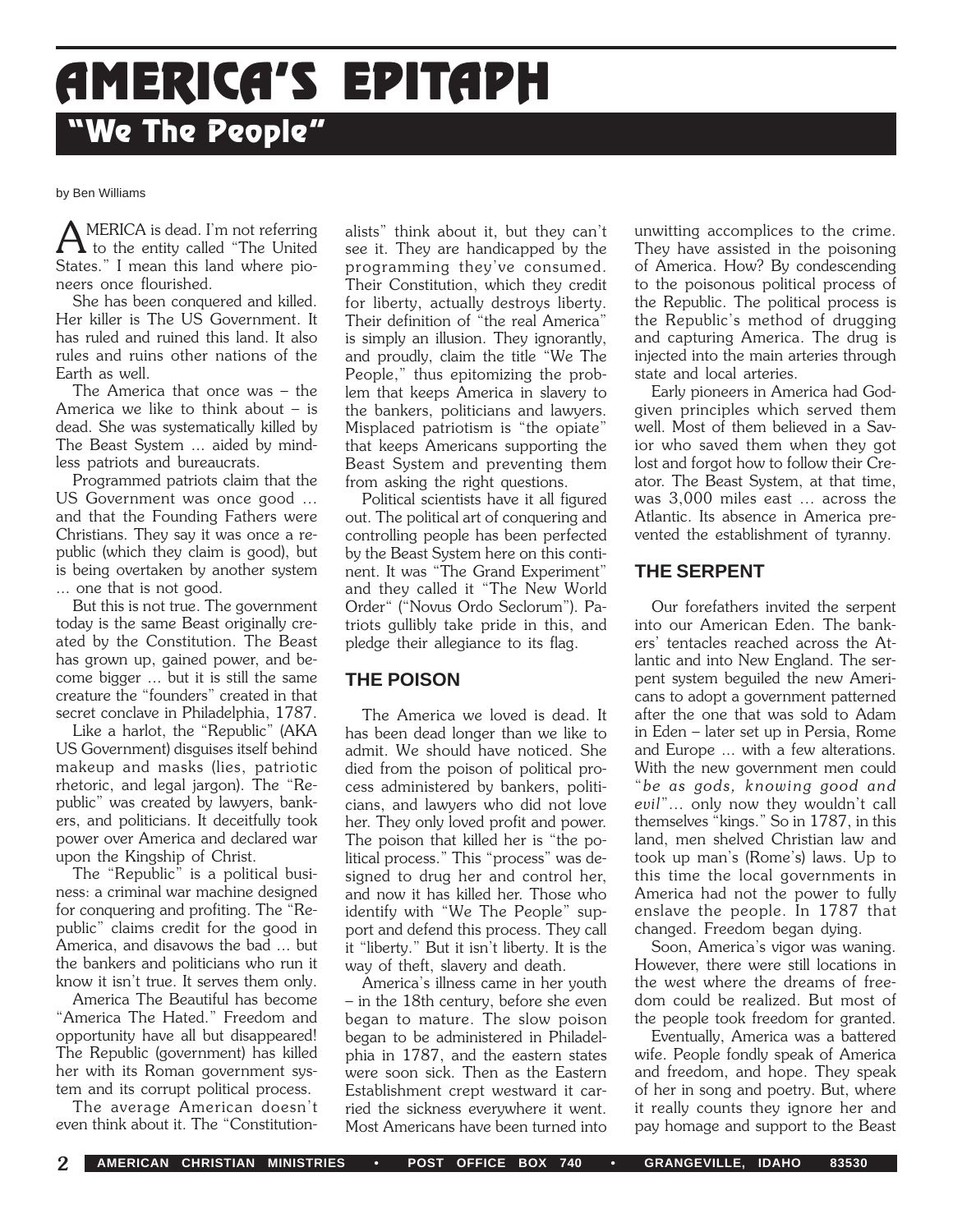that abused her like a harlot. The original America (before the Roman system conquered her) is taken for granted, and "We The People" continue to cover up for her killers.

The liberty that pioneers found here has been lost. The dying process began in the eastern states because that was where the Beast (the Republic) rooted itself first. As liberty was chased from the eastern states, pioneers followed it into the expansive wilderness of the wide-open west.

Oppression had taken root in the east as the government grew. As commercial enterprise grew it attracted the bankers and politicians. Parasitic bankers and politicians require concentrated populations (cities, etc.) in which to feed and breed.

So pioneers began escaping westward to distance themselves from the parasites, and to find freedom again.

In the scarce population of the west the spores of Roman Centralism (the Republic) had no host. Freedom in the west existed, not due to a system, but due to the absence of the system. Freedom was there because the parasitic Republic was not.

The freedom in the west was used (at least as long as it lasted) as a symbol of liberty for the whole country. That spirit of freedom came to be called "The American Dream." But that spirit – that America – has sickened and died.

The Republic (the political process) moved west as towns and politicians followed the people and money. It has been bleeding us white ever since. This is the beast system in action.

America is dead, and we need to examine this phenomenon. What gave America life? What killed her? What can we do now?

# **THE DREAM**

America sans the Beast System was as marvel in the eyes of the pioneers. It lasted for a few generations. That liberty under God was the America that people loved. That America was not made in Philadelphia or Washington D.C.. Rather, it was the natural result of living separate from the Beast System ... with only God's laws to govern the land and the people.

America was a beautiful jewel. A pristine Eden. In contrast, the Repub-

lic was a political scheme, with bankers, investors, political predators, hired courts, hired armies, criminal money system, its own banks, and power – lots and lots of mind-boggling POWER. It was instituted in Philadelphia and took root in Washington D.C.. It was conceived by criminals in high office. It was built upon political lies and occult agendas inherited from Rome and Babylon.

The Republic wasn't popular at first among the pioneers of the 1700's. It wasn't readily accepted, but it had an agenda. It required more than a generation to infect the minds of the people. It survived its early years by deceit and stealth. It took the appearance of a lamb, but it still spoke as the old European dragon (Rev. 13). It went largely unnoticed because the pioneers were busy providing their daily bread. They didn't keep an eye on its subtle, wily ways. The Republic cunningly strengthened itself. It was sinister, and smart ... as a serpent.

America was tricked into nurturing the young Beast, like an unwitting mother hen sitting on viper eggs. As society flourished, people became tolerant of the young Republic. The plotters exploited this tolerance by keeping the Republic in a somewhat passive posture, not exposing its hand. Misplaced confidence and political platitudes were encouraged. Songs and poems were composed to help shape its image.

Meanwhile, in the West, America continued to provide room and hope to pioneers. Though only a phenomenon of the time and circumstance, it nonetheless sustained the pioneers through the formative years. All the while, the Republic was building its machinery, cunningly waiting like a deadly serpent coiling around its prey; waiting for the right time to squeeze and assert its powers.

People began assuming that "America" and "The Republic" were one and the same. This suited the Beast's agenda. Its powers were being amassed stealthily, legally, and with an ambition heretofore unimagined. It would be the New Order of The Ages; the Grand Experiment; the culmination of centuries of trial and error. This was carefully orchestrated to be the magnum opus of political science; the serpent's finest

hour; the horrible fulfillment of the visions of Daniel and John who saw the mighty Beast in prophecy. This beast had no peers, and would conquer the people of the Earth.

Indeed, there seems to be no equal in all of history to the political machinery of the Republic. From Rome to America, the system has lived up to the expectation of its creators. It enslaved and conquered most of the nations on Earth. And American dupes have reveled in its development – like slaves who stupidly take pride in their slave master. A pledge of allegiance was administered to all children in schools, at public meetings, and at baseball games. The image of the Beast was being perfected.

America had been cunningly used as a surrogate mother hen to nurture the serpent system hatched in her nest. Bankers, lawyers and politicians tricked her into adopting the serpent system. "We The People" were conned into supporting it.

Now the serpent has come of age and grown into a huge beast. It is still cowardly, but because of its overwhelming size and power it no longer fears exposure, and has openly declared itself sovereign. It no longer hides behind the wizard's curtain.

Looking back over the years, and realizing how things got the way they are today, it is not hard to follow the pattern. Who is to blame? The list is long. All who contributed to America's death share in the blame ... and in the judgment that is falling. "We The People" – those folks who stubbornly support the Republic and its infamous charter, the Constitution – are on that list.

# **WHAT GAVE HER LIFE?**

In the early years America was a phenomenon of freedom. American freedom existed because of the absence of the Beast System. Men could live and work here without being undermined and plotted against by the Beast System. America's vigor was the natural result of not having to bow to a criminal government. The Atlantic Ocean was a natural barrier insulating her from that Beast. That wonderful insulation started to be eroded in the 18th century as bankers and politicians from The Old World (En-

THE AMERICAN CHRISTIAN • AMERICA'S EPITAPH • MAY-JUNE 1997 3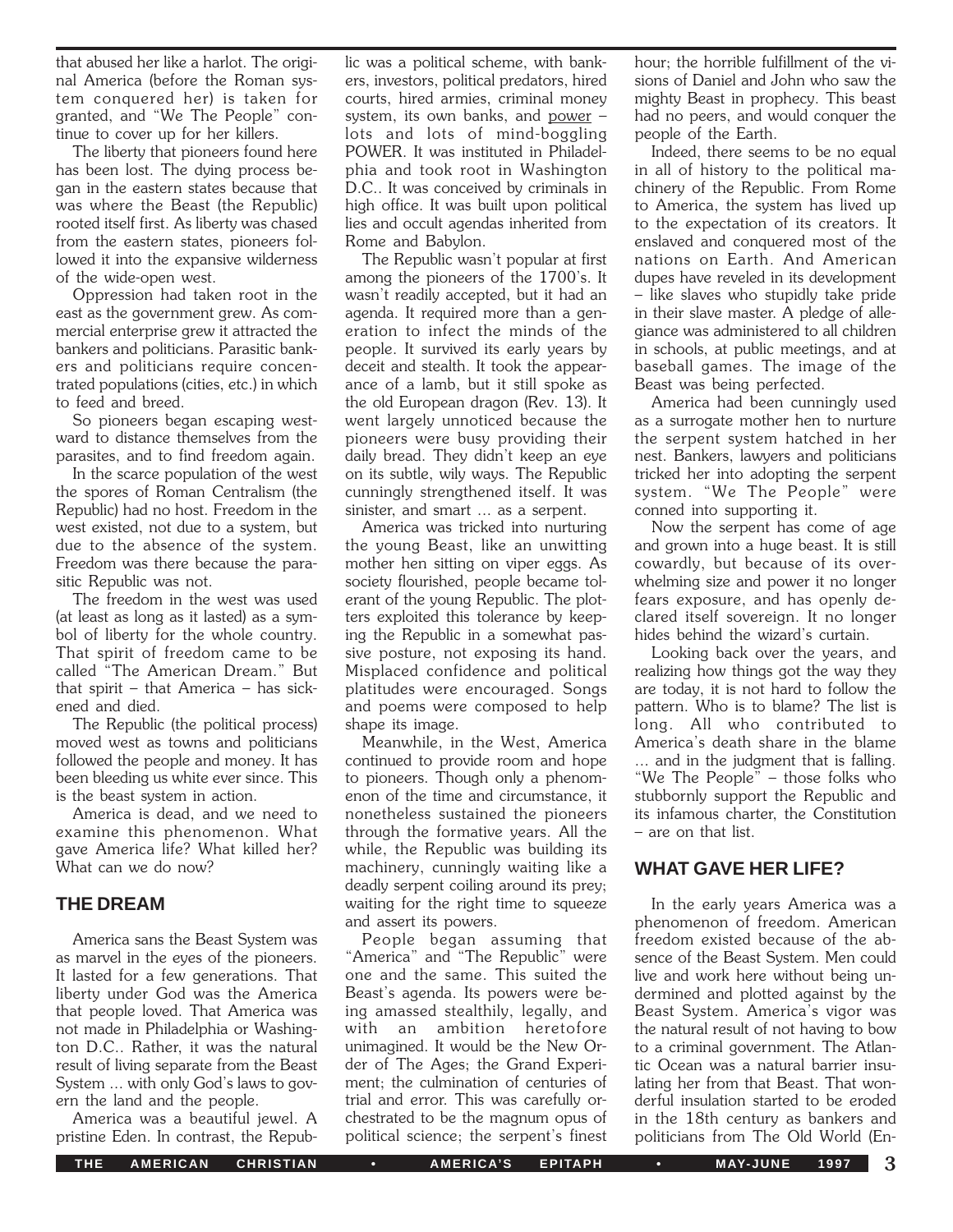gland and Europe) invaded the New World (America).

Pioneers from the Old World had laready come here to seek freedom in the New World. And as their numbers grew here, and as cities and ports were established, the Beast System virus began finding warm political bodies to infect. Bankers found sources of wealth to exploit and steal.

# **WHAT KILLED HER?**

The Beast System with its political process spreads contagion from continent to continent via international merchants ("merchants of the earth" – Rev. 18:3). The process can be compared to an infectious disease. The merchants are the carriers.

International merchants seek bodies of population as hosts ... the way diseases seek living bodies as hosts.

International merchants (bankers) seek political bodies (cities, states, etc.) and lure them into adulterous relationships via contracts and constitutions. Cities, states, etc., become infected with the disease of the Beast System when they play the harlot and accept the system. If any political body resists the merchants' advances, they are threatened with war and forced to cooperate. The process is more like rape than courtship. Nonetheless, it masquerades as lawful ... via contracts, covenants, and constitutions. The parasitic disease (the beast system) spreads to its new host, infecting and eventually killing it.

- *16. And she (Jerusalem) lusted after them (Babylonian merchants and politicians) with her eyes, and sent messengers to them into Chaldea.*
- *17. And the sons of Babylon came to her, to the bed of love; and they defiled her with their fornications. And she was defiled with them, and her soul was alienated from them (she lost their favor).*
- *18. And she uncovered her fornications and uncovered her nakedness. Then My (Yahweh's) soul was alienated from her, just as my soul was alienated from her sister (Samaria).*
- *19. And she multiplied her fornications to recall the days of her youth, in which she had whored in the land of Egypt.*

Ezekiel 23:16-19

# **WHAT CAN WE DO TO SAVE AMERICA?**

America's chance at life depends upon one simple equation. That equation is the same today as it was in the 1700's. It is still the same as it was when the children of Israel were led from Egypt to Canaan, and when Yahweh placed Adam in the Garden. For America to live, the serpent must go. The presence of the Beast System is death for America.

America must be raised and reborn. When Americans stop patronizing the Babylonian harlot and quit accepting the political process of the Beast System (i.e., the Republic), the poisonous ties with the Beast will sever and America can recover. When the Beast's support group (i.e., "We The People" and the Constitutionalists) stop looking to the U.S. Constitution for their salvation, and start recognizing God's word (the Bible), freedom will revive.

*4. And I heard another voice from heaven, saying, Come out of her, my people, that you do not share in her sins, and that you do not receive of her plagues.*

Rev. 18:4

# **THE ARGUMENT**

Someone may argue, "But America's greatness was the result of the concepts of government established by our "Founding Fathers." WRONG!

America's greatness was a claim to liberty as witnessed by the pioneer spirit flourishing in a pristine environment – before the "Founding Fathers" and their Republic infested her. Freedom in America decreased in proportion to the growth of the New World Order ("The Roman Republic).

Others may argue: "But the original government was a good Constitutional Republic, whereas our present government system is no longer a Republic and has turned bad. The oppression began only after politicians began ignoring the Constitution."

This is an argument I hear often. But I must remind those who make this argument that whether or not you think today's government is constitutional, it is nonetheless the product of that charter that created it, and of the

power that the charter conferred upon it. What it is today is the result of its birth. It began a beast – a young beast – but a beast nonetheless. And it is a beast today. It was smaller in its infancy. So what? Most beasts are. But when they grow up ... watch out.

Even if it were true that the Republic started out good (which it didn't) and that the U.S. Government was good at its outset (which it wasn't) but is now changed and is no longer abiding by the Constitution, that still would not change the fact that the Constitution gave birth to the Beast and conferred powers upon it that are forbidden to man. The Constitution created two lethal enemies of freedom: the Republic, and "We The People" (voters).

Why should anyone have been surprised when the Beast became dangerous? That's the nature of Serpents.

Jeremiah 51 tells us to not try to save that which should not be saved. Stop being patriots of Babylon.

- *6. Flee out of the midst of Babylon; yea, each man deliver his soul. Do not be silenced in her iniquity, for it is the time of Yahweh's vengeance; He will give to her a just reward.*
- *7. Babylon (like the U.S.A.) was a golden cup in the hand of Yahweh, making all the land drunk. The nations have drunk of her wine; therefore the nations are mad.*

Like Babylon, the U.S. has been driving the nations mad. This is a rhetorical scolding, a chiding for Israel's confused and misguided efforts to cling to her Babylonian ways.

#### *9a. We would have healed Babylon, but she is not healed.*

Patriotic Israelites tried to save Babylon because they thought she was great. Patriots today try to heal the U.S. Republic because they think there is greatness in it. It was wrong then, and it is wrong now. Israel was told to forsake her. We ought to do the same.

#### *9b. Forsake her, and let us go each one into our own country; for her judgment reaches to the heavens and is lifted up to the skies.*

God's judgment is upon America because she loves the Beast System.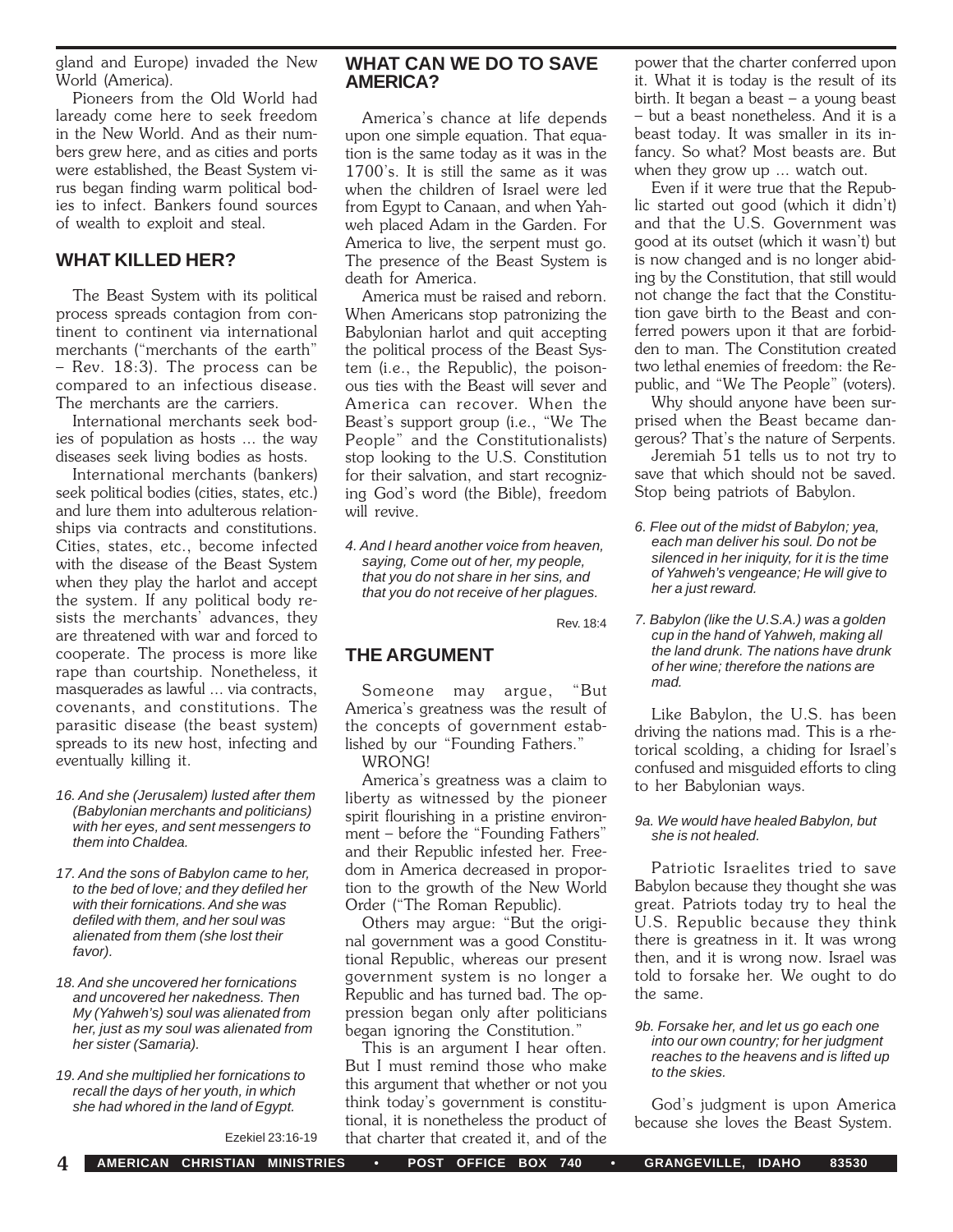# **THE CASE AGAINST THE CONSTITUTION & "WE THE PEOPLE"**

Much has been written exposing the fraud of the U.S. Constitution. Perhaps the best exposé is Lysander Spooner's *NO TREASON: THE CON-STITUTION OF NO AUTHORITY.* We can only begin to touch upon the subject here. But consider a few obvious contradictions. I have pointed these out before, in past writings:

1. The first words of the preamble of the Constitution are, "We The People." It sets the tone for the rest.

This phrase was coined in secret by the elite few who drafted and signed the Constitution in Philadelphia in 1787. The meeting was held in secret, and yet the document claims to speak for "We The People." "We The People" had no hand whatever in its creation since they were not there, nor were they consulted. At no time did "We The People" ever see or sign the document, or have opportunity to accept or reject it. What right did the signers have to say "We The People"? And what kind of madness could compel citizens to now take responsibility for it?

Those few of that generation who actually signed that document are the only ones to which it could apply. It couldn't lawfully compel later generations without their assent. Can a few men lawfully contract the future lives of an entire nation and their descendants, compelling them to accept a contract? I think not.

Nonetheless, Americans tend to ignorantly assumed the title "We The People" as if they were responsible for it. They gullibly assume a contract and a debt they do not owe.

Americans have stupidly joined the politicians in claiming the power to create law, to create government, and to be gods.

Remember, whoever, or whatever, makes your law is your god. To discover the god of any society, just ask who makes their law. In America, Congress makes law. Therefore Congress is America's god. Patriots claim, by extension, that "We The People" are masters of the government. This theory is nonsense for it is not only over simplified; it doesn't even con-

sider the corrupt nature of the election and political processes. Nonetheless, even if the claim were true, it still leaves Americans ("We The People") as their own lawmakers. This usurps God's role in society, replacing Him with voters.

2. The Constitution created and empowered a government that exercises all the powers of the beasts of Bible prophecy ... including "the great fiery serpent" (Rev. 12:3) which makes war with "the man child" (Christ's Reign). The Constitution created the Beast that today is at war with Christ and his Kingship.

**3**. The Constitution conferred upon the government power to create and enforce law – a power rightly reserved to God alone (Is. 33:22). Furthermore, it certified that any laws passed by the U.S. Government, including all contracts, covenants, treaties, etc., including all those entered into internationally, are "the supreme laws of the land," and all courts of the land are required to enforce them no matter what the constitutions and laws of any state or county may say *(Art. 6).*

4. The Constitution conferred upon the US Government power to tax its citizens and thus fund and perpetuate its wars, its tyranny, and its power *(Art. 1, Sec. 8).*

5. The Constitution conferred upon the US Government power to borrow unlimited money on the credit of "the people" *(Art. 1, Sec. 8).* The government has unlimited funding at its disposal. Plus there is no mechanism of inforcement to make government pay back what it has borrowed.

**6**. The Constitution conferred upon the US Government the power to define, create, and regulate the currency *(Art. 1, Sec. 8).* This power alone is enough to conquer any nation and enslave its people.

#### *"Permit me to issue and control the money of a nation and I core not who makes its laws,"*

#### —Mayer Amschel Rothschild, 1790

**7**. The Constitution conferred upon the US Government the power to create and fund a standing army to protect itself (not the people) from all threats foreign or domestic *(Art. 1, Sec. 8).* This gave that government war powers to force its will upon the American people, and insure its own survival ... right or wrong.

8. The Constitution conferred upon the US Government the power to appoint for itself a Supreme Court to judge its lawmaking. That court, and its members, are appointed and funded by the supposed object of its judgment (Congress). This is an obvious conflict of interest. The idea of government policing itself is laughable, as we well know.

**9**. Lastly, consider the Constitution's prime argument for the necessity of a Federal Government – namely, that men possess not the ability to rule themselves. Constitutionalists claim it would be "Anarchy" for men to rule themselves. Thus, they expect us to believe that man, individually and privately, cannot be trusted to order his own life, and therefore requires a government to do it for him. The theory suggests that 535 of these same Americans who, individually cannot be trusted to order their own lives can, as an organized group, be trusted to order the lives of an entire nation.

How does that work? If one sinner cannot be trusted to run one life, how can 535 of these sinners, organized in a body of conspirators, be trusted to run the lives of millions?

This is the government that the Constitution created. Still like it? Would God have inspired such a document as this? Would God have inspired men to create a centralized lawmaking government in opposition to His own laws?

Together, the Legislative, Executive, and Judicial branches form a triumvirate of Serpent Power that has no equal in history. What has been passed off to the public as "a system of checks and balances" is in truth a conspiracy of a bunch of super-rich psychopaths ganged up to rape the world.

Think about it. What kind of government is that? Who in his right mind would sanction the creation of such a government again?

Consider the modern-day "patriot"; today's consummate "Constitutionalist." Would he sign on to an agreement to create a new government with such powers? Would he agree to empower a new central government if these were the conditions to which he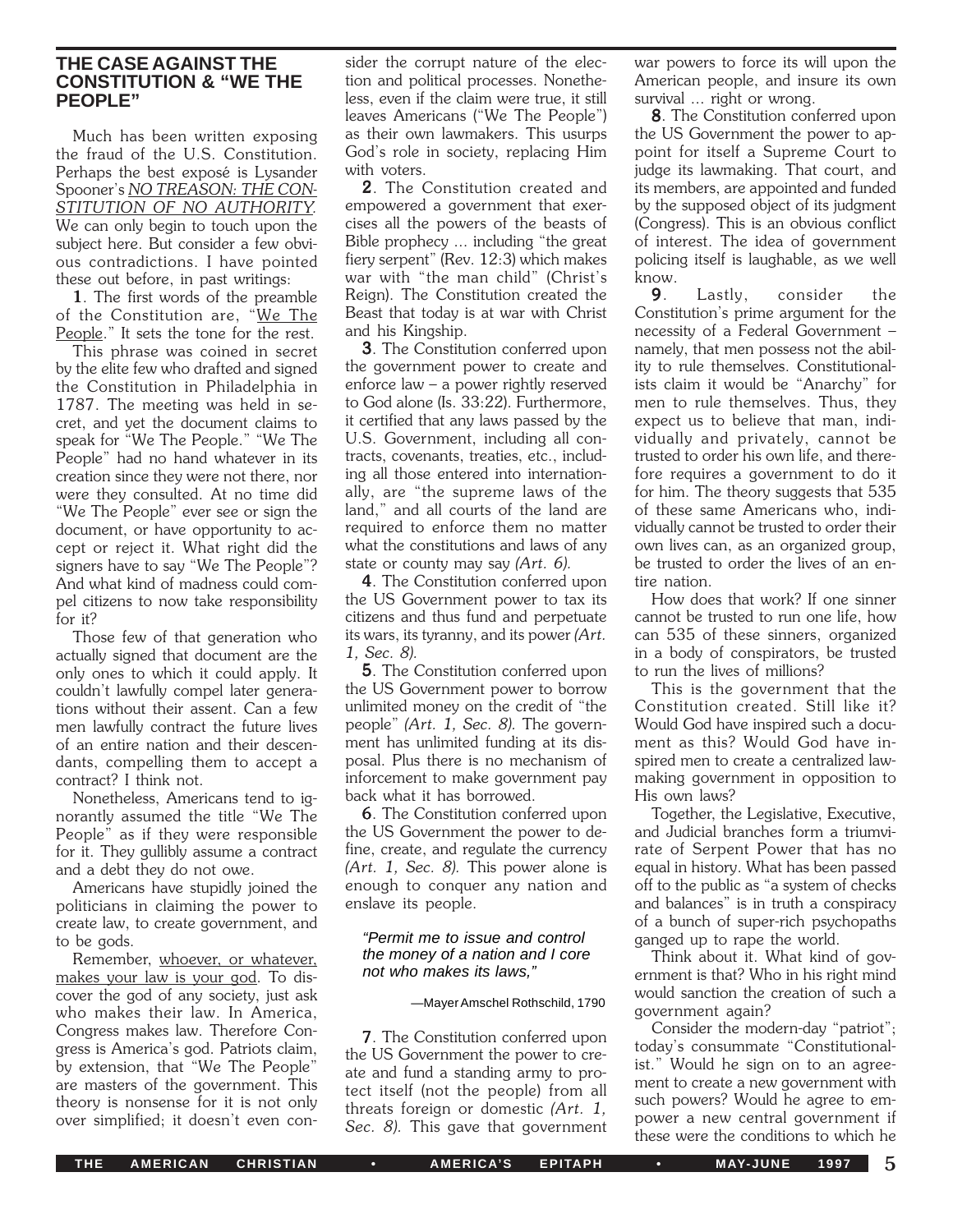must agree? The new government must: have:  $1$ . power to tax,  $2$ . power to issue, define, and regulate all currency, 3. power to unlimited credit with no payback, 4. exclusive power to create and enforce law, 5. power to insure that its law is supreme in all the land notwithstanding other bodies of lawmakers or other laws already in place, and 6. power to hire and fund militaries to defend itself?

Would any thoughtful American agree to such a plan? No! He'd run the other way. However, I know of "patriots" who jealously defend the Constitution that did exactly that two centuries ago. Go figure!!

At some point Patriotism seems to become a drug; an opiate. It starts altering the way minds work. Pursuit of power replaces ethics. Obeying authority becomes license to commit unthinkable abuses.

Even if we give patriots the benefit of the doubt, the Constitution is still man-created; it still gives powers to man that should be reserved for God only; and it still creates the Beast and allows it to run rampant. Once created, government has no boundaries. Jefferson's "chains of the Constitution" really don't exist. Government cannot be controlled at any level – even at the county level, much less at state and federal levels. Once the Beast is empowered it becomes a power unto itself.

When Constitutionalists attempt to use the Constitution to fight the government they are "tilting at windmills."

Where might America be today if it hadn't been for the Constitution and its Republic; if it hadn't undermined and abused America at every juncture? Her potential would have been limitless. Our song of freedom would still be ringing through the land.

The corporate entity known as The United States of America was created by the Constitution. It is a monument – an idol erected to the concept that men can be gods. For Christians it is an object of infamy, not pride.

### **ECCLESIA: THE ONLY VIABLE OPTION**

The Beast System is made up of two elements: Government and Religion. We call them "church" and "state.'

Church and State were teamed together as a political force to conquer and rule. The combination of Church and State (man's government) has been applied in a number of ways and forms in many nations down through history. But, whatever format is used – Monarchy, Republic, etc. – it is the combination itself (i.e., Church and State) that has proven to be the most effective kind of Beast System for conquering and raping lands and people.

The world empires of history – Babylon, Egypt, Rome, etc. – were all formed around Church and State. The same is true with The United States, including individual state governments. Thus we conclude that most, if not all, centralized government systems have always used the format of Babylon (Temple and Legislature; Priest and Despot; Preacher and Politician; Pew and Voting Booth) to subjugate lands and people.

"Beasts" in scripture are government systems. They are various forms of Church and State. In the U.S. where government prides itself in "separation of Church and State," it is in essence admitting that both Church and State are the two parts of its strategy to rule the masses.

State gives tax privileges to Churches as a reward for keeping the masses quiet and spiritually dead ... incapable of standing for or against anything.

What possible form of society can stop this general trend? None... except ONE: that one given by Yahweh to Israel, and that Christ gave the apostles. It is the Ecclesia System. All other forms of government are built upon the premise that man as god.

The Ecclesia System is the system God gave to man for keeping to keep man from ruling over man ... to keep society healthy and free. It is the ONLY system that can do this. It was the system given to Adam, which he subsequently rejected (Gen. 3). It was the system given to Abraham, and to Jacob (Gen. 12). It was the system given to Moses (Exodus 20-24). It was the system Israel rejected in Samuel's day when the people demanded a human king like the other nations (I Sam. 8). It seems that our forefathers repeatedly have rejected God's Reign and have opted for the Beast's reign.

The pattern was repeated again after Christ exposed it. In the third century after Christ, Rome again asserted its system over Christendom via the Roman emperor Constantine. This arrangement of Church & State continues today in America.

The Ecclesia System is the only real option that doesn't submit to the Beast System in its varied forms. The Ecclesia System is built upon the principle of FAMILY. It doesn't just allow families to exist (like the present Republic), but actually IS a family – a large family; a tribe, or clan.

Are there examples of this form of government extant today? Yes. Some Muslim societies – much to their credit and in spite of western rhetoric – have still not conformed to the centralized government format of "Western Civilization" (modern Babylon). In spite of their erroneous religion, their patriarchal societies are living examples of tribal-based cultures.

In recent history there is the example of the old Scottish clans (tribes) who fought so long and hard to try to extract themselves from British tyranny and centralization. The Scots, in spite of valiant spirits (from whom Americans could learn much) were eventually worn down and beaten.

The Ecclesia System is the system of COMMUNITY. It works like a family. It is tribal and patriarchal. It is not centralized. Now is the time to get started rethinking it all, and get headed back the right way.

The U.S. Constitution was America's official death warrant. It was a replay of the error of Samuel's generation (1 Sam. 8). All who believe in that The Constitution are, in essence, condoning the death of America.

Think about it. Americans have allowed a heathen concept of government to replace the simple truths of God. No wonder America is no longer being blessed. No wonder God is not answering the people's cries for help. Their prayers will go unanswered as long as they love their man-made Constitutional Government and as long as men are America's gods.

Open your eyes, America! Awake from the dead, come out of the churches and the voting booths, and receive the light of Christ.

Ben Williams